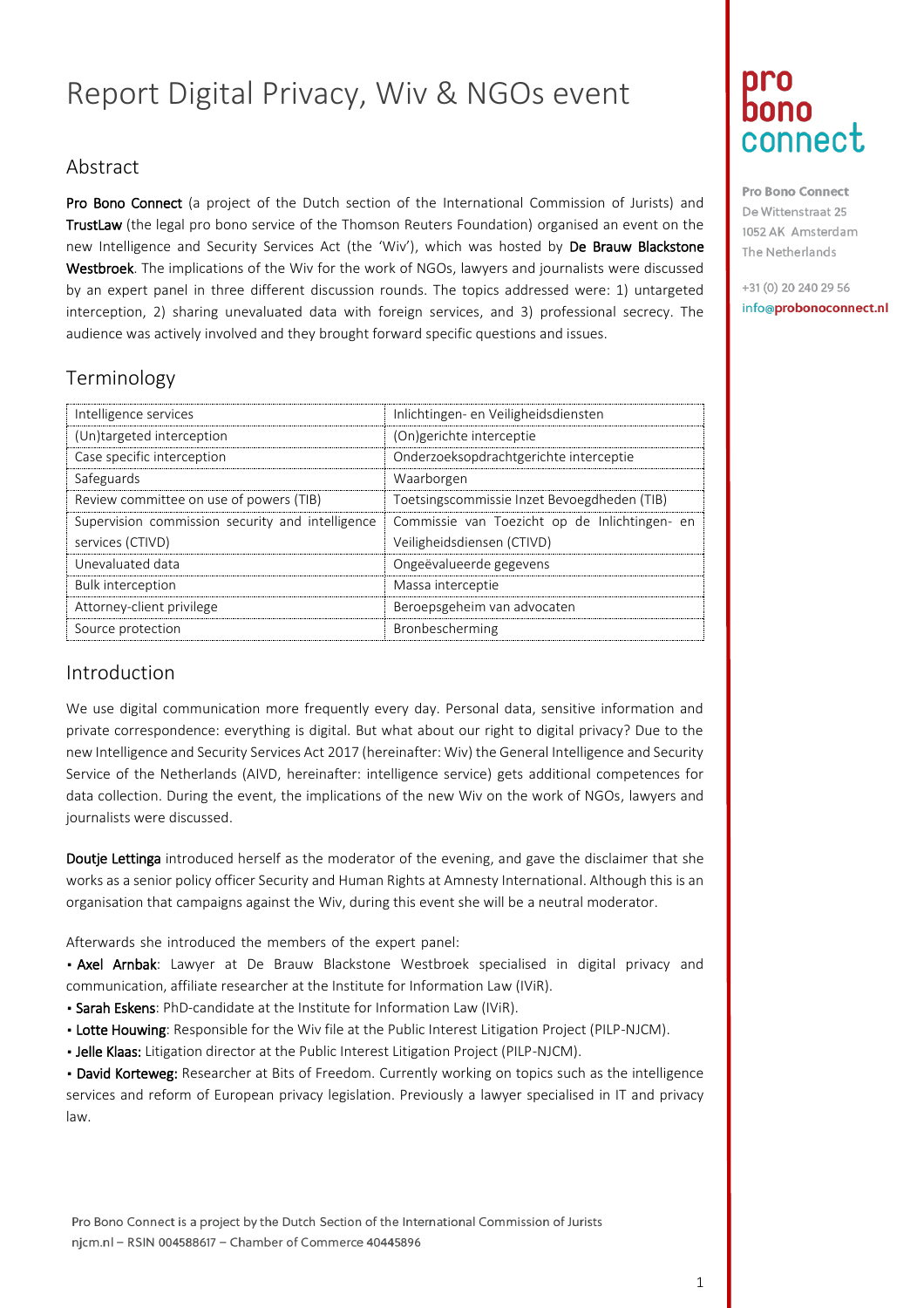During three rounds the expert panel discussed three different topics concerning the new Wiv. The executive summary can be found from page 7 onwards.

### Round 1 – Unfocused interception

In the first round the expert panel discussed unfocused interception and how this potentially affects the work of NGOs. Central topics were: what are the risks of unfocused interception for NGOs and what are the safeguards to mitigate these risks. These questions were addressed in light of the ability to have real-time access to databases of informants, and the collection of data through databases of third parties.

David started off by pointing out that case specific interception is referred to by the government as 'OOG' which stands for o*nderzoeksopdrachtgerichte interceptie ('oog' in Dutch also means 'eye')*. He continued by introducing the new competences of the intelligence services. In the Wiv of 2002, wiretapping was limited to cable communication of specified targets. In the new Wiv 2017 the scope of data collection is extended to an undetermined amount of people and connections. The issue with the new competences is that they are formulated too broadly and vague. It is currently hard to pinpoint where the power starts or ends. In order to determine what is possible under the new Wiv we can examine the examples given in Parliament. In first instance the (former) Minister stated that it would be possible to collect communication via all WIFI hotspots of a certain city or to wiretap communication from a whole city via a chat service. The government has recently provided different examples such as: collecting information to identify possible terrorists, and identifying cyber-attacks as they happen. They argue that in order to do so, they need to use the new competences which allow them to look at a whole network. The problem with these research assignments is that they have been shown to be very broad. An example of a research assignment could be to monitor all people coming back from Syria.

For David and his organisation this is a major problem. The large amount of data collection the new Wiv allows for is problematic in their opinion, as this inevitably leads to the collection of data of innocent citizens. In a liberal society, like the Netherlands, innocent citizens should not be a target of this kind of interception by the intelligence services. David mentioned that if people are aware they are being observed, they will act differently. He concluded that if this is what the new Wiv does to people, it is at odds with our liberal society and might block social innovation.

Doutje asked Lotte whether she thinks that the fact that people know that their data might be intercepted, will influence their work for an NGO. Lotte answered that she asked her friends, activists and colleagues: 'Are you ever behind your laptop and you find yourself hesitating to google something because someone else might find out?' All said that they were affected by this idea of someone looking over their shoulder, and that it might lead to self-censoring. Although some people might be able to protect themselves using encryption, for many others this is not a realistic or even feasible option. Additionally, she mentioned that NGOs conduct research and publish articles about important topics, but they might not reach the same audience anymore because people could abstain from searching for it online, aware of the fact they can be observed. Similarly, information might be shared less because people will think twice before sharing something controversial. Altogether this would decrease the outreach of NGOs.

Sarah played the devil's advocate for a moment by pointing out that self-censoring or what is sometimes referred to as the 'chilling effect' may barely take place in practice. Studies on this effect have shown that there is a big difference between what people think they will do, and what people actually do. After a while, people tend to forget their concerns of being monitored, and as a result they will not actively censor themselves anymore. Sarah nuanced that this might of course be different if you look at specific

Pro Bono Connect is a project by the Dutch Section of the International Commission of Jurists njcm.nl - RSIN 004588617 - Chamber of Commerce 40445896

## Dro bono connect

Pro Bono Connect De Wittenstraat 25 1052 AK Amsterdam The Netherlands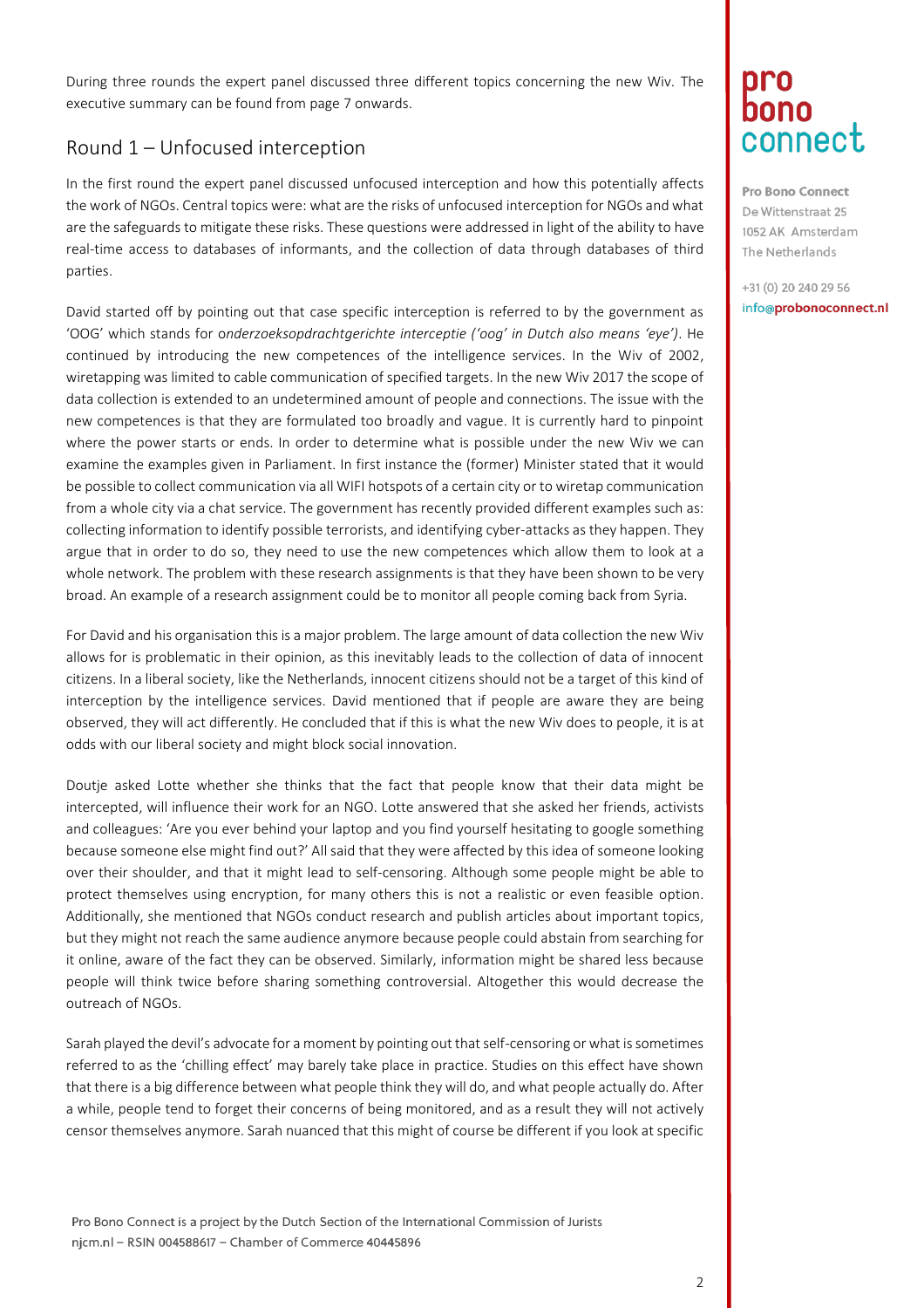groups. Studies were not performed on an NGO target group. In response, Jelle asked how this study was performed. He wondered how one studies something that is not happening, as is the case with self-censoring. You would be looking for something people are actively abstaining from. Sarah emphasized that that is exactly what the studies she referred to showed: people start using the internet in the same way as they did before, as time passes by.

From the audience a remark followed that self-censorship is very much context dependent. If you live in a society where there are no consequences related to what you look up online, as is the case in the Netherlands, the chilling effect might indeed not have a great influence. However, if you live in a country where you might end up in jail or worse, the results of those studies cannot be generalized to such a context. Another remark made by the audience, was that people might be less inclined to contact an NGO, because they are afraid that the organisation's data is being intercepted. Some of the expert panel agreed with this notion.

Axel remarked that many people currently trust the government and the intelligence services. However, we do not know yet who we are trusting. According to him the law needs to balance security and surveillance, in the hypothetical situation where you cannot trust the intelligence services anymore. The dragnet / untargeted interception could in that light be considered as a nuclear option, as it is the most drastic measure available. Axel cannot think of a more dramatic measure that influences so many people at the same time. If there is an apparent reason to use this option there should at least be empirical evidence to support it. Even then, there must be a balance between supervision and very precise legislation.

Doutje raised the point made by the intelligence services, stating that they will throw away 98% of the data they collect, as they are not interested in innocent citizens. She addressed the panel with the question whether this is a reassuring and sufficient safeguard.

David argued that this percentage does not mean much. It depends on what data is collected in the first place. Two percent of a lot of data can still be a very significant amount. In addition, the intelligence services are mainly interested in metadata. This is information about data itself, for example specific details on your communication or the websites you visit. Metadata does not amount to a lot of the online traffic but is still very important and sometimes says more than the actual content of communication. The 98% of your traffic online is what you watch on Netflix, in which they are indeed not interested. The percentage is meaningless, David concludes. Sarah stressed the overall importance of metadata and the value of it, as it concerns data on your behaviour rather than the content of the interaction.

Finally, the independence of the Review committee on use of powers (TIB) was discussed. This committee needs to evaluate the use of competences by the intelligence services.

Sarah explained that the TIB is appointed by a parliamentary procedure, which is independent of the Minister. They are, however, paid by the Minister. Two of the three members need to be former judges, because former judges are expected to have experience with independent thought. The third member needs to be a technical expert. Some safeguards for their independence are the amount of years they are appointed for, and the procedure of firing them.

Axel addressed the point that there has been a lot of critique on the appointment procedure of the current TIB. The procedure demands that the ministry provides three candidates for each position. In the most recent procedure there were only two candidates for the technical position. Eventually, a former intelligence service member was appointed for this position, who campaigns in favour of the

Pro Bono Connect is a project by the Dutch Section of the International Commission of Jurists njcm.nl - RSIN 004588617 - Chamber of Commerce 40445896

## Dro bono connect

Pro Bono Connect De Wittenstraat 25 1052 AK Amsterdam The Netherlands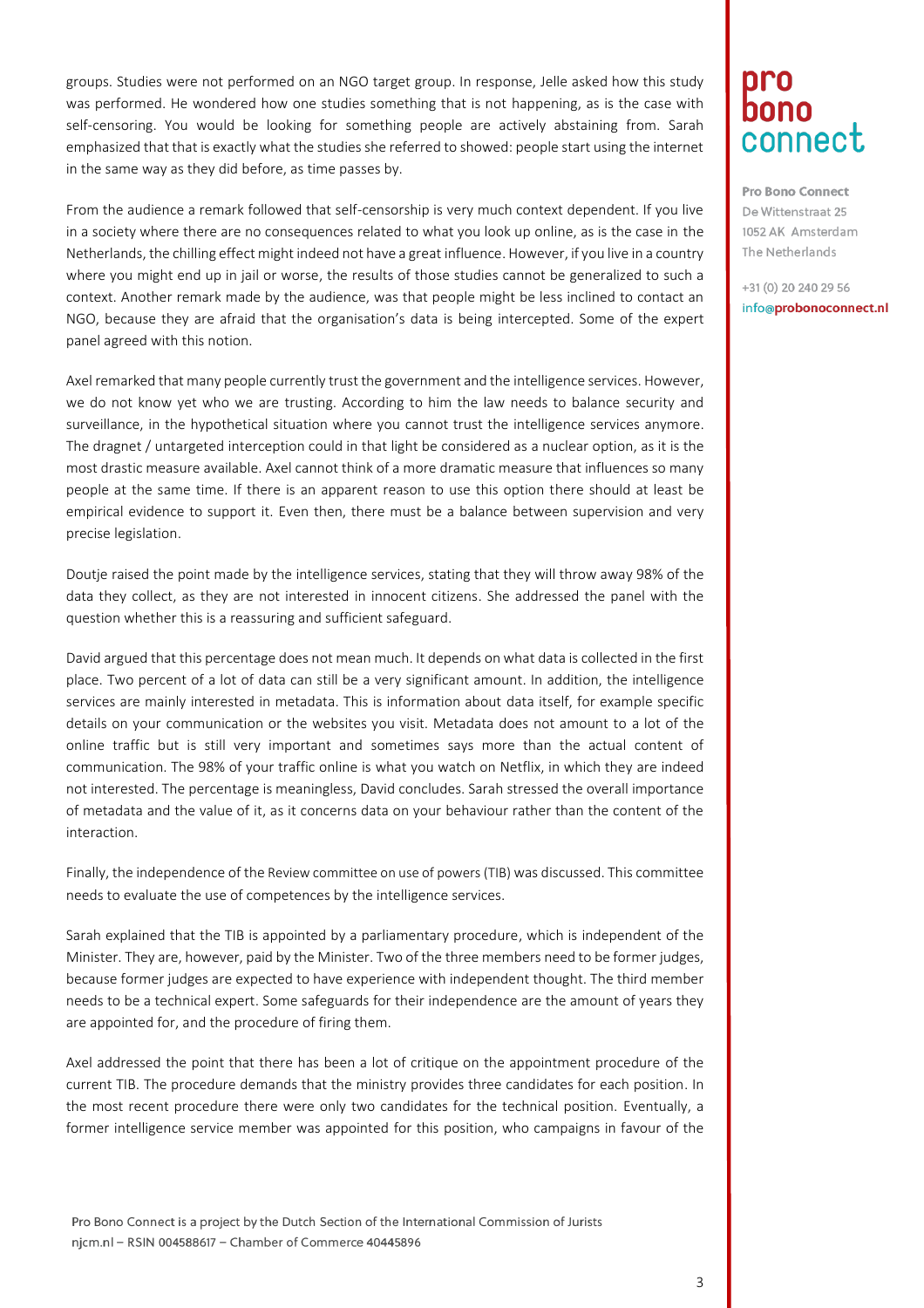Wiv. His expertise and knowledge are impressive but, according to Axel, he cannot be considered independent.

Lotte raised a final issue in this round. She gave an example of an apparent issue the Wiv has and for which no answer yet exists. She described a situation in which the TIB rules an action to be unlawful, however the Minister uses its discretionary powers to approve the interception. In this imaginable scenario it is unclear how far the discretionary powers of the minister go against a negative ruling of the oversight committee, especially as the Minister carries the general responsibility towards the Parliament.

#### Round 2 – Sharing data with foreign intelligence services

In the second round the sharing of data with foreign intelligence services was discussed, in particular the sharing of unevaluated data, which also contains data of non-targets.

David explained that there is no international agreement on cooperation between foreign intelligence services. The exchange of data governs on the basis of reciprocity (quid pro quo). Consequently it is based on trust, and the problem is that you do not know their hidden agenda.

Sarah emphasises that everybody seems opposed to this part of the Wiv, even the proponents.

Jelle addressed the risks for foreign human rights defenders (HRDs), while cooperating with Dutch partners and NGOs. He gave an example of HRDs from [country X], who themselves were very aware of the risks they are exposed to when they visited Jelle's office. Although they manage to secure themselves accordingly, Dutch counterparts might not be as aware or careful with their data. This is something that we should become more aware of, especially with the new Wiv entering into force. Sharing of unevaluated data increases the risk of sensitive information ending up in the wrong hands. Although information can only be shared in the context of protecting national security, this is quite a vague term as pointed out by Sarah.

From the audience, a question was raised by an NGO whether in the decision to share information with [*country Y*], the economic relationship between the Netherlands and [country Y] can play a role. David responded that it is not so much about the economic relation between the countries, but rather the relationship between the intelligence services. [country Y] unfortunately put this specific NGO on their black list due to their work, which focuses on documenting the systematic violations of human rights within [*country Y*]. For this reason it does not seem like a desirable choice to share the NGO's data with their intelligence services. Sarah responded that the internal situation of a country should be evaluated on the basis of five criteria before sharing data, including the question of respect for human rights in the country concerned.

Another question was raised on whether foreign intelligence services can specifically request interception by the Dutch intelligence services. In response David said this would be possible, however the Dutch intelligence services will determine whether it does not interfere with their normal tasks. This was backed up by Axel who referred to article 89 of the Wiv. Lotte pointed out that the intelligence services are also allowed to provide technical assistance to their foreign counterparts.

One of the last questions in this round concerned the relation between the new Wiv and the General Data Protection Regulation (GDPR). David explained that the GDPR does not apply to the intelligence services, as everything regarding national security falls outside of the scope of the European Union's competences.

# Dro bono connect

Pro Bono Connect De Wittenstraat 25 1052 AK Amsterdam The Netherlands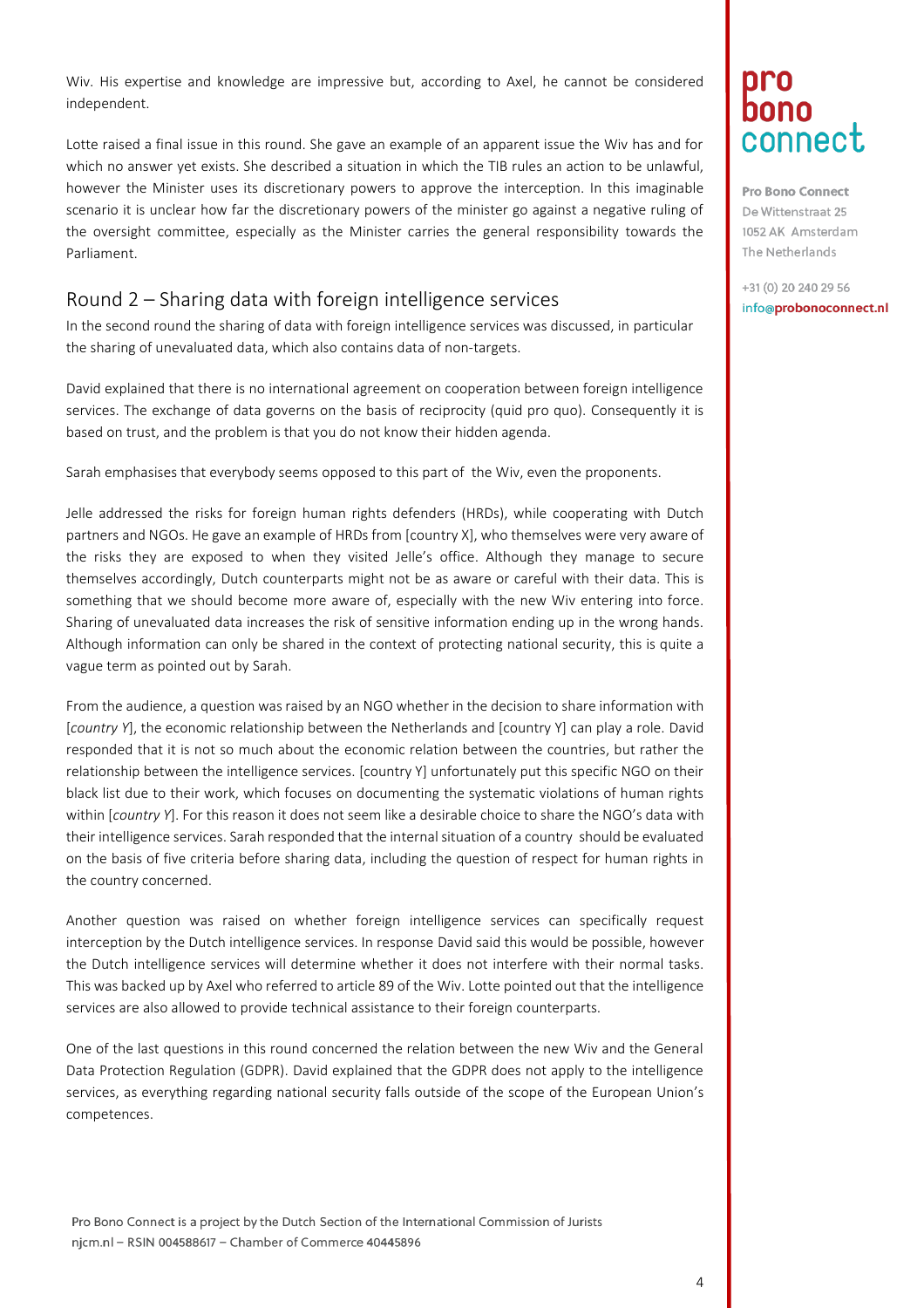The final aspect covered in this round was the ability to request real-time access to databases, in which also private companies can be involved. Axel commented that intelligence services can ask for voluntary compliance of employees to grant access to databases without having to inform anyone else in the organisation of this access.

Finally, Jelle expressed the intention of the Public Interest Litigation Project (PILP) to commence a strategic procedure against the Wiv. He said that they will give the government some time after the referendum to implement changes, and explained that litigation is one of the tools to demand adjustments of the law. He emphasised that their goal is to adjust the law, as they do agree that a new law on this topic is needed, since the Wiv 2002 is outdated.

### Round 3 – Professional secrecy

In the third and final round professional secrecy of lawyers and journalist was discussed. The discussion focussed on attorney-client privilege for lawyers, and on source protection for journalists.

The consensus was that lawyers have more safeguards regarding professional secrecy under the new Wiv than journalists.

Sarah stated that the safeguards for lawyers are:

- 1. If the intelligence services want to intercept communication between a lawyer and a client, they need approval from the court.
- 2. If this data is intercepted accidently, the intelligence service needs to delete it immediately. If they want to use it, they will have to ask the court for permission.
- 3. The information can only be shared with the public prosecutor's office upon approval from the court.

Only if the intelligence services want to target a journalist and its source and there is a risk of information about the identity of the source being intercepted, they need to specifically request permission of the court. In other cases this is not required. The content of the communication between a source and journalist is not protected by this safeguard (as is the case with communication between lawyers and clients), only the identity of the source is. Unfortunately, NGOs are not explicitly mentioned in or protected under the Wiv.

From the audience a question was raised on whether metadata as such is protected by the new Wiv. The answer was no. Someone suggested that this might be less relevant to protect. Jelle countered this conception by pointing out that it is important to protect information on who you meet, where you meet, for how long, etc. A remark was added from the audience that supported this point by arguing that this is also context dependent. Who you meet could have serious consequences in certain parts of the world. This data could indeed be relevant, for example knowing who seeks help from a lawyer might be sensitive information in itself. Moreover, the intelligence services have direct access to metadata collected by administrative bodies, for example the registration of number plates is included in this data.

Lotte explained that the vagueness of the new Wiv makes it hard to prepare for it or take measures in order to limit its impact on your work. Journalists, lawyers and NGOs are advised to use encryption tools and to be aware of the problems discussed during the event. Axel then commented on the function of vagueness. The Wiv is vague on purpose because, as has been revealed in the past, it serves the intelligence services. Edward Snowden revealed how the intelligence services of the United States use the vagueness of legislation to cross the limits of what is acceptable.

# Dro bono connect

Pro Bono Connect De Wittenstraat 25 1052 AK Amsterdam The Netherlands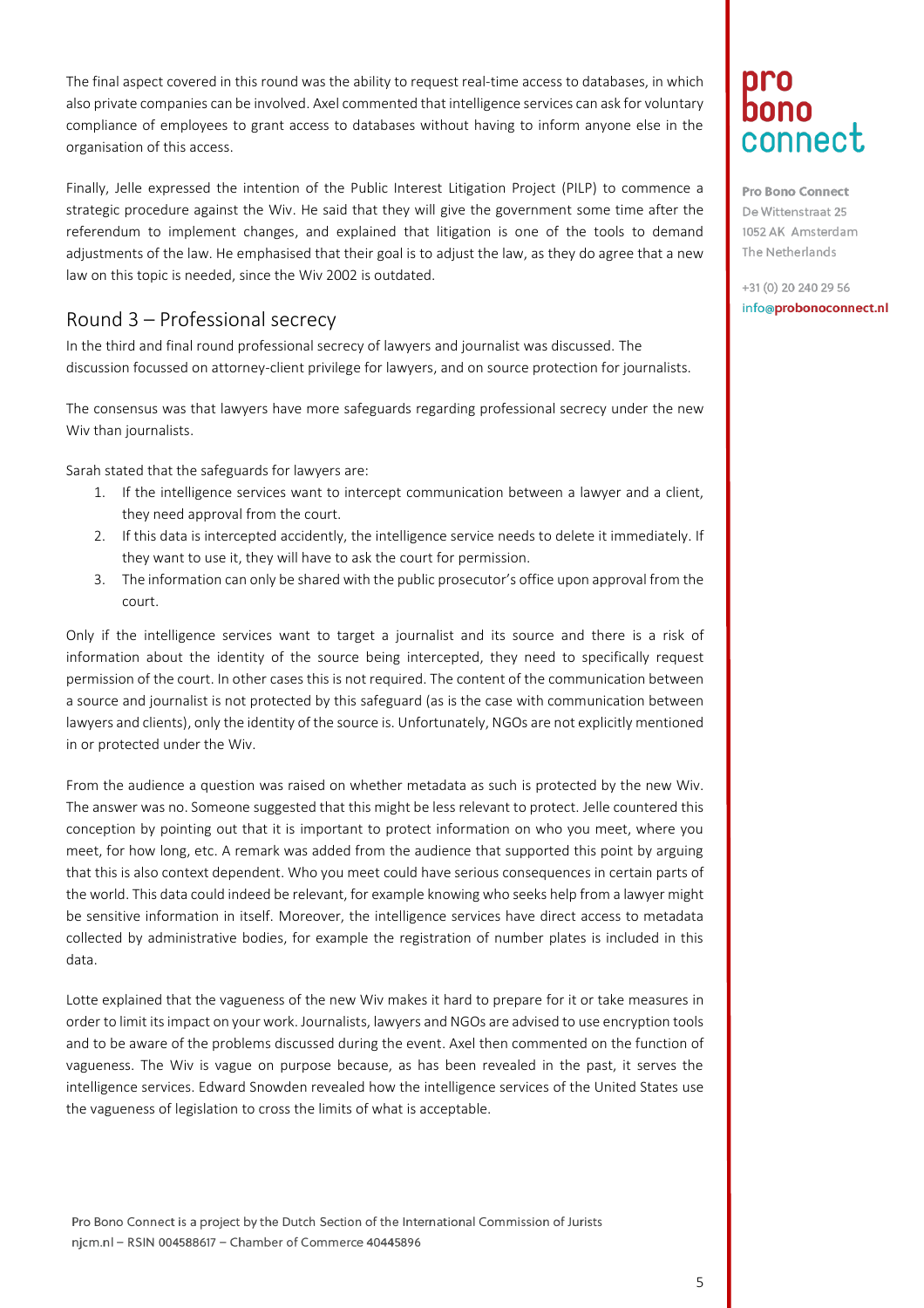Doutje thanked all the members of the panel and the audience and welcomed them for drinks sponsored by the NJCM. Thank you for your participation and interest.

For questions and remarks please contact: [info@probonoconnect.nl](mailto:info@probonoconnect.nl) o[r www.probonoconnect.nl](http://www.probonoconnect.nl/)

# pro<br>bono connect

Pro Bono Connect De Wittenstraat 25 1052 AK Amsterdam The Netherlands

+31 (0) 20 240 29 56 info@probonoconnect.nl

Pro Bono Connect is a project by the Dutch Section of the International Commission of Jurists njcm.nl - RSIN 004588617 - Chamber of Commerce 40445896